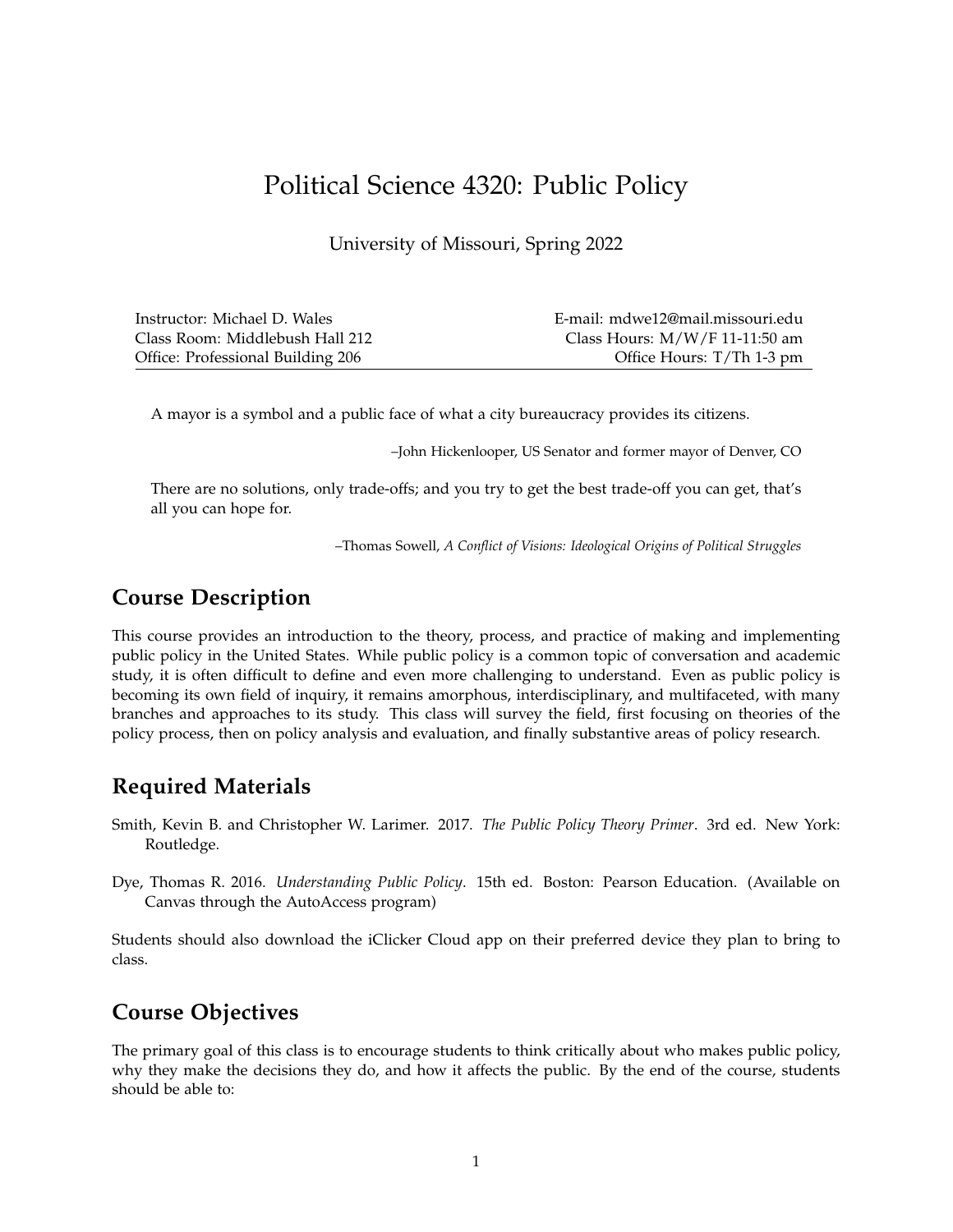- explain the basic processes of making public policy and understand various theories of how and why those policies are made;
- identify some of the most common tools used policymakers;
- compare how those processes and tools vary across different policy domains; and
- apply skills necessary to communicate and participate in the policy process.

# **Course Details**

#### **Class Structure**

This will be an in-person class in a traditional lecture format, but I intend to have plenty of discussion as well. While some may wish to consider public policy to be independent of politics, the two are inextricably linked, and therefore people can be deeply passionate about their preferences. In order to create an environment conducive to discussion, it will be important for all students to show me and their colleagues respect, and I will treat students with respect as well. This means both trying to avoid making hurtful statements, but also giving your classmates the benefit of the doubt and not seeking out offense. Avoiding discussions on difficult topics may alleviate discomfort in the short term, but often only deepens divides in the long term.

Students are expected to attend class and participate to the extent the class size allows, unless they have a valid reason to be absent.

#### **Assessments**

There will be four different types of graded assignments and assessments in this class.

- **40%** of your grade will be determined by three exams (13.3% each). The first midterm is scheduled for February 25, the second midterm on April 8, and the third exam will be during the final exam period and will only cover material after the second midterm.
- **35%** of your grade will be determined by a policy memo project on a relevant public policy of your choice. The project will include the memo itself as well as a short video presentation summarizing the memo and discussion board posts concerning the videos. The memo will be 25% of the final grade, with the video and discussion providing the remaining 10% of the total. Further instructions will be provided later.
- **15%** of your grade will be determined by a handful of homework assignments allowing students to apply what they are learning and develop research and critical thinking skills.
- **10%** of your grade will be determined by participation. Because this is an upper-level course, students will be expected to make reasonable contributions to the class to the extent allowed by the class size. Participation includes:
	- **–** Attendance: Unless you have an excused absence for a previously scheduled event or illness, you are expected to attend. If you must miss class, please let me know in advance. Students who must miss will have alternative means to earn full credit.
	- **–** Participation in class surveys: this is a mid-sized class, and to alleviate issues related to involvement and discussion, we will utilize iClicker for polls and other forms of participation.
	- **–** Active engagement: do the assigned readings and come to class prepared to discuss and ask questions.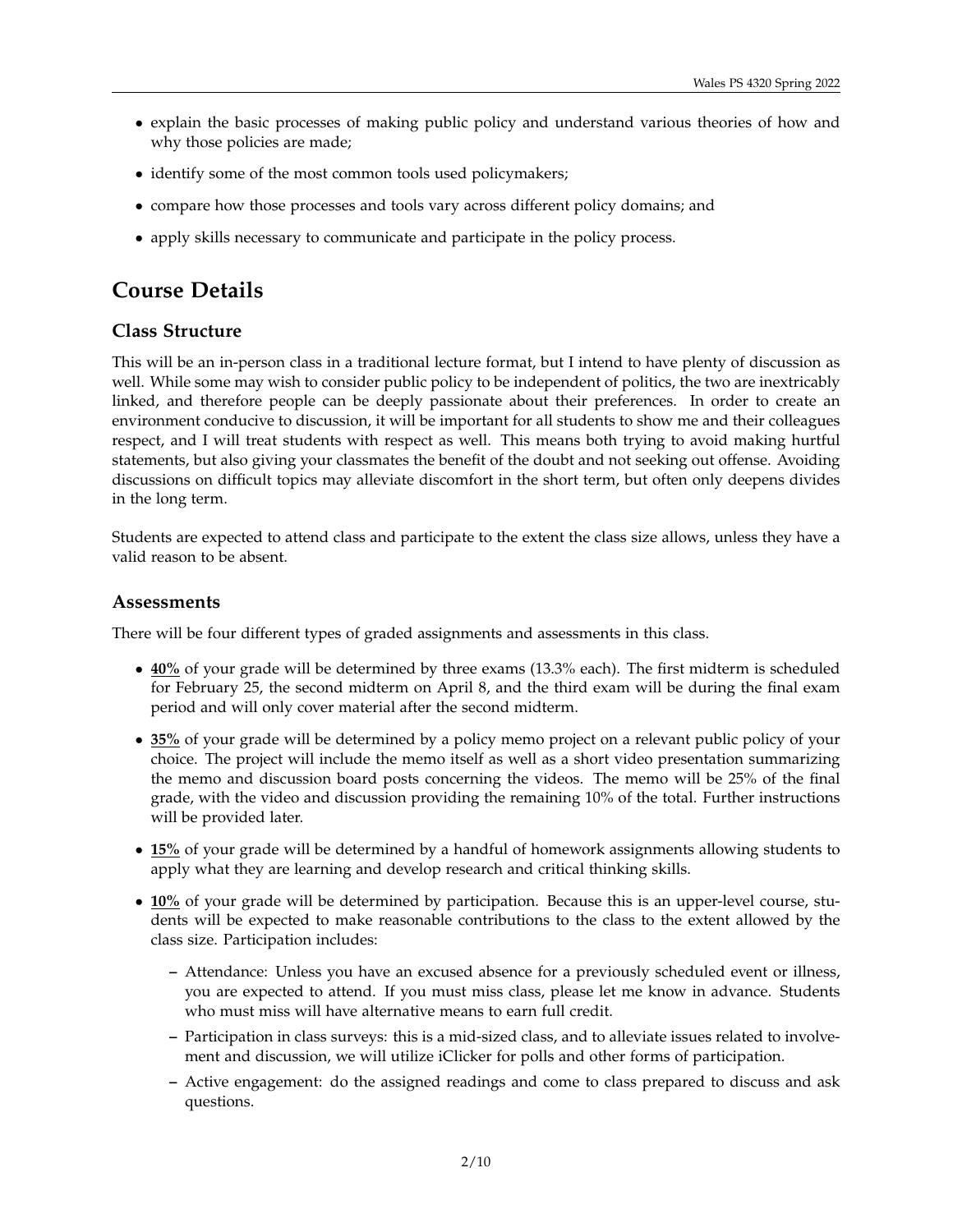I will accept late work for most assignments with a 10% penalty for each day the assignment is late. If circumstances require you to miss an exam, alert me as soon as possible to arrange alternative accommodations. Documentation may be required to avoid late penalties for exams. See the COVID-19 statement below for additional guidance on that issue.

Please note that I currently do not plan to offer extra credit opportunities in the class. Should I add an extra credit opportunity in the future, it will be applicable to all students, not select individuals.

# **Grading Policy**

The Mizzou grading system is based on a four-point scale. The grade value for each letter grade in this class is as below. Scores will be rounded to the nearest whole number.

| Grading Scale |          |        |  |
|---------------|----------|--------|--|
| Grade         | Low $\%$ | High % |  |
| A             | 95       | 100    |  |
| $A -$         | 90       | 94     |  |
| B+            | 87       | 89     |  |
| B             | 84       | 86     |  |
| B-            | 80       | 83     |  |
| $C+$          | 77       | 79     |  |
| C             | 74       | 76     |  |
| $C -$         | 70       | 73     |  |
| D+            | 67       | 69     |  |
| D             | 64       | 66     |  |
| D-            | 60       | 63     |  |
| F             | 0        | 59     |  |

# **Course Policies**

For University policies and support resources, please click the Support & Policies link in the course menu on Canvas.

## **Use of Canvas**

While this class is currently not an online course, it will utilize Canvas extensively. Most students no doubt have had both positive and negative experiences with Canvas, and we will aim to have mostly positive experiences in this class.

# **Class Etiquette**

Your instructor and fellow students wish to foster a safe learning environment. All opinions and experiences, no matter how different or controversial they may be perceived, must be respected in the tolerant spirit of academic discourse. You are encouraged to comment, question, or critique an idea but you are not to attack an individual. Our differences, some of which are outlined in the University's nondiscrimination statement, will add richness to this learning experience. Please consider that sarcasm and humor can be misconstrued, especially in online interactions, and generate unintended disruptions. Working as a community of learners, we can build a polite and respectful course ambiance.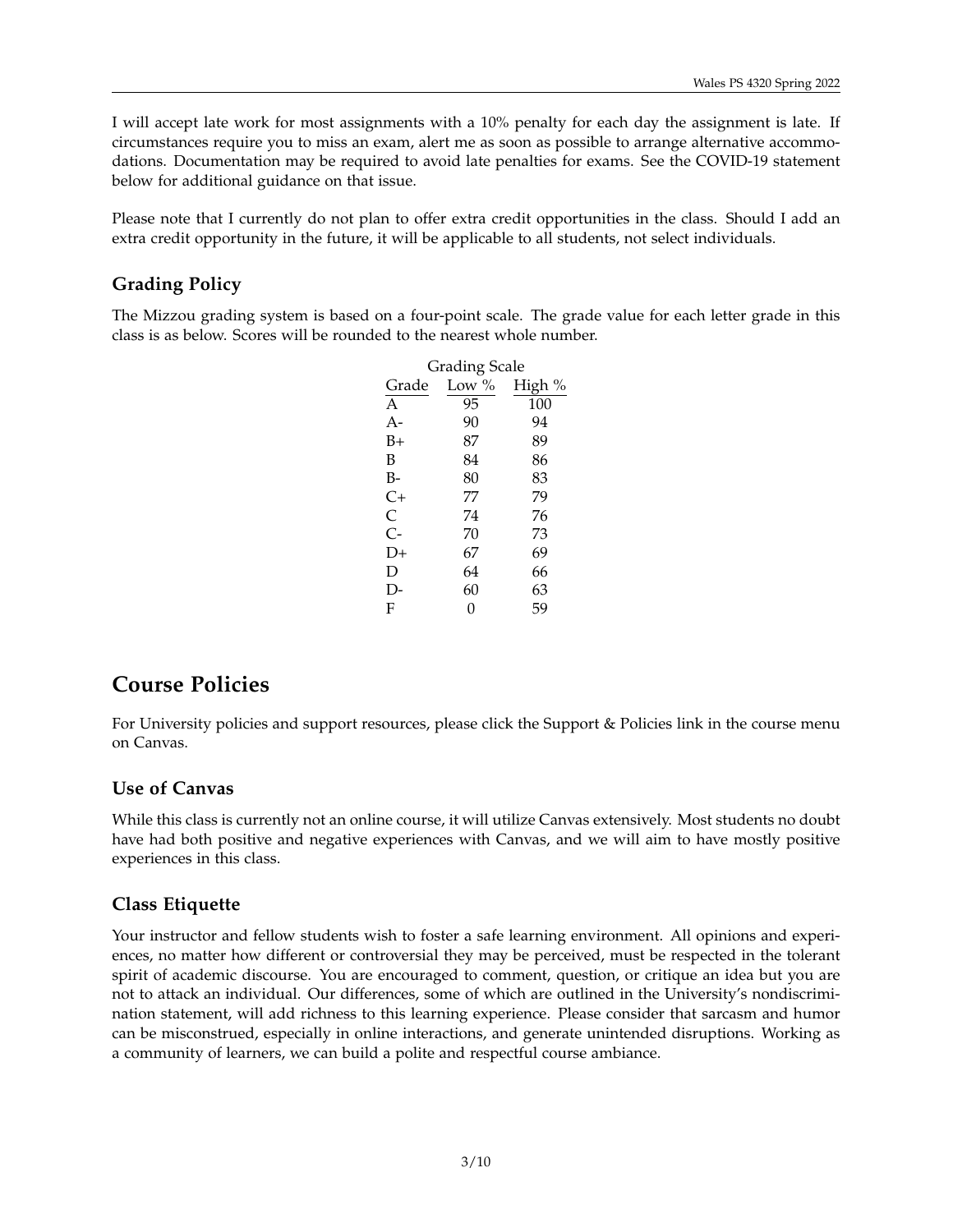## **Academic Integrity and Plagiarism**

University standards prohibit cheating, plagiarism, and sabotage. Those caught engaging in such academic misconduct will receive a zero on the assignment and may be subject to further disciplinary action. For more information on Mizzou's policies, including the student honor pledge, see the [Office of Aca](https://oai.missouri.edu/about/academic-integrity/)[demic Integrity](https://oai.missouri.edu/about/academic-integrity/) website. For a brief explanation of academic integrity terms such as plagiarism, see [this](https://www.usnewsglobaleducation.com/all-advice/academic-integrity-and-plagiarism/) [article.](https://www.usnewsglobaleducation.com/all-advice/academic-integrity-and-plagiarism/)

## **Recording Prohibition**

University of Missouri System Executive Order No. 38 lays out principles regarding the sanctity of classroom discussions at the university. The policy is described fully in section 200.015 of the Collected Rules and Regulations. In this class, students may not make audio or video recordings of course activity, except students permitted to record as an accommodation under section 240.040 of the Collected Rules. All other students who record and/or distribute audio or video recordings of class activity are subject to discipline in accordance with provisions of section 200.020 of the Collected Rules and Regulations of the University of Missouri pertaining to student conduct matters.

Those students who are permitted to record are not permitted to redistribute audio or video recordings of statements or comments from the course to individuals who are not students in the course without the express permission of the faculty member and of any students who are recorded. Students found to have violated this policy are subject to discipline in accordance with provisions of section 200.020 of the Collected Rules and Regulations of the University of Missouri pertaining to student conduct matters.

## **Intellectual Pluralism**

Below is the University's statement on intellectual pluralism:

*The University community welcomes intellectual diversity and respects student rights. Students who have questions or concerns regarding the atmosphere in this class (including respect for diverse opinions) may contact the departmental chair or divisional director, the director of the Office of Students Rights and Responsibilities, or the MU Equity Office.*

## **Intellectual Property**

All course materials, including, but not limited to, the syllabus, course assignments, study guides, learning guides, online lecture videos and content, and lab book (i.e. course pack) are property of the instructor and University and may not be shared online or distributed in any manner to others. Students are prohibited from posting course materials or notes online and from selling notes to or being paid for taking notes by any person or commercial firm without the express written permission of the professor teaching this course. Doing so will constitute both an academic integrity violation and a copyright violation. Violations of copyright laws could subject you to civil penalties and criminal liability. Violations of academic integrity may subject you to disciplinary action under University policies.

## **ADA Compliance and Accommodation**

If you anticipate barriers related to the format or requirements of this course, if you have emergency medical information to share with me, or if you need to make arrangements in case the building must be evacuated, please let me know as soon as possible.

If disability related accommodations are necessary (for example, a note taker, extended time on exams, captioning), please establish an accommodation plan with the MU Disability Center, S5 Memorial Union, 573-882-4696, and then notify me of your eligibility for reasonable accommodations. For other MU resources for persons with disabilities, click on "Disability Resources" on the MU homepage.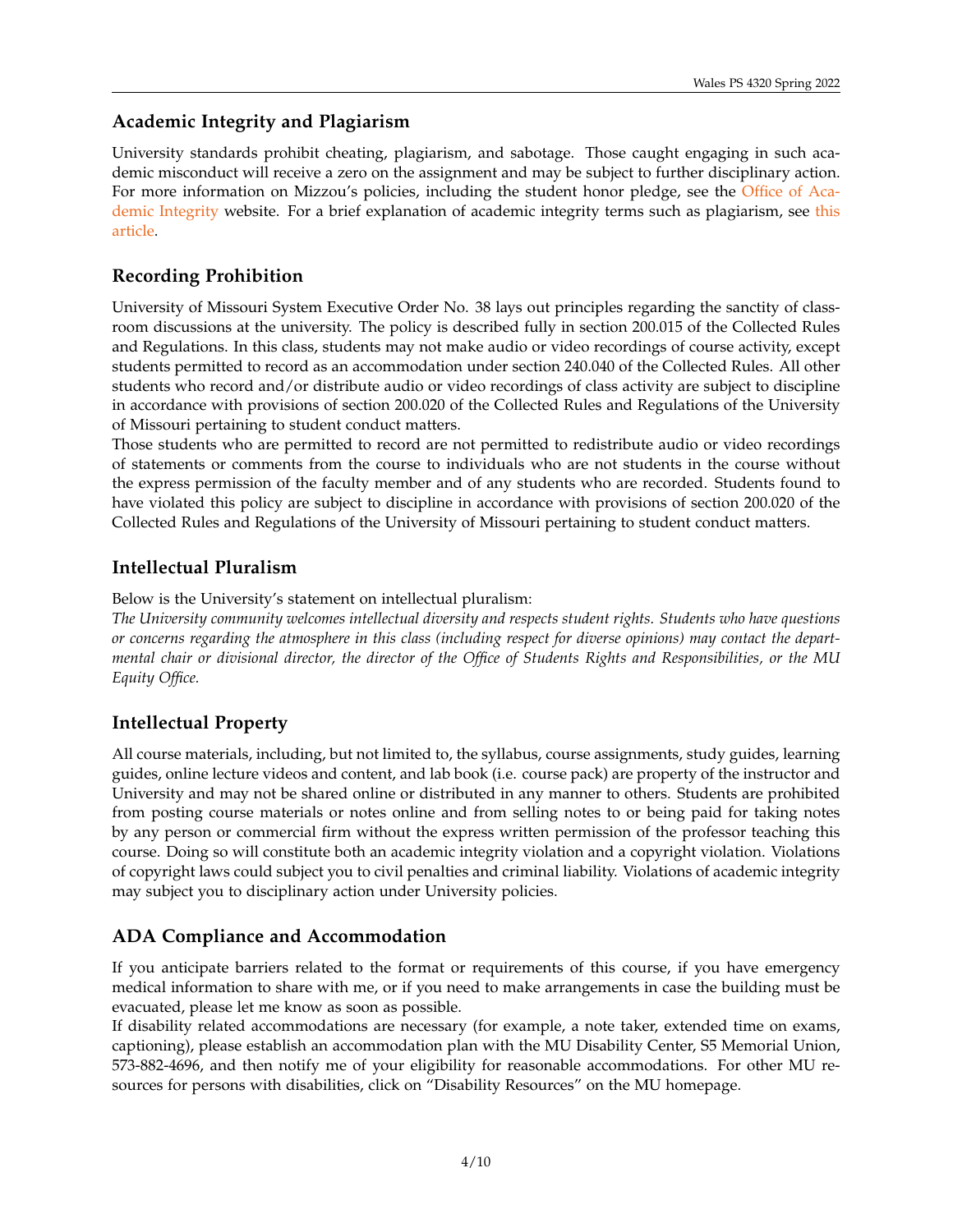## **Show Me Renewal COVID-19 Guidelines**

As of now, this course will be taught as an in-person class. University policies may require students to miss classes for reasons related to COVID-19 protocols or other illnesses. Reasonable accommodations will be made for students required to miss class, specific to the students' situations. In all cases, for student who miss class but not assignments, the best way to stay caught up is to do the assigned reading. As with any excused absence, students must inform the instructor before missing an assignment to avoid penalties. This includes in-class quizzes and group presentations. Other University policies such as mask requirements will also be in force in the class, and will lapse if and when the University removes them.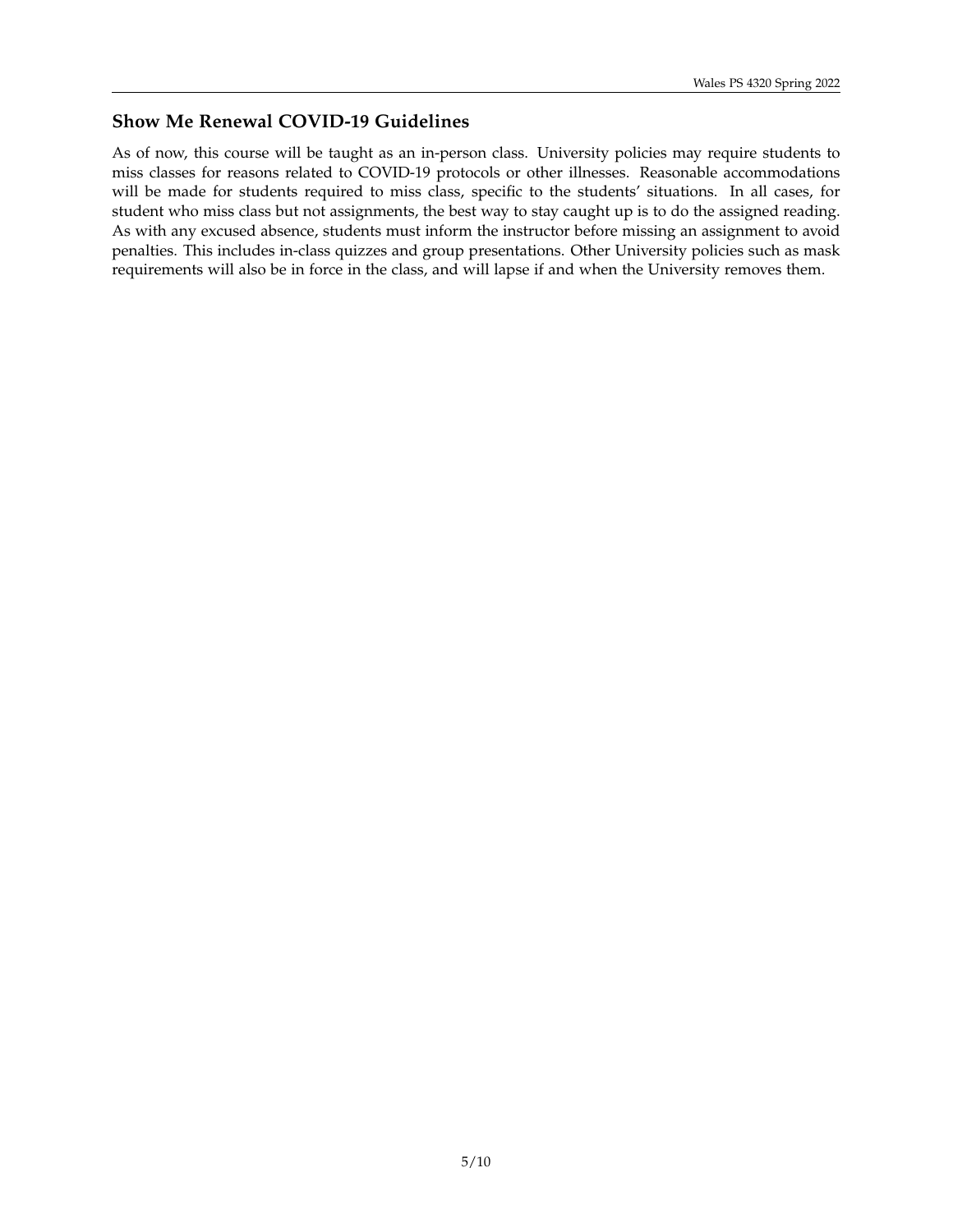# **Course Schedule**

The schedule of weekly readings and assignments is tentative and subject to change. Assigned readings besides the Dye and Smith and Larimer books should be posted on Canvas. Some of the readings come from academic journals and can be quite dense and technical. In most cases students should focus on the big picture ideas put forward rather than methodology and jargon.

### **Week 1, 01/17 - 01/21:** Introduction

- Jan. 17: No class, Martin Luther King Holiday
- Introduction
	- **–** Forms of Local Government
- What is Public Policy?
	- **–** Smith and Larimer, Chapter 1
	- **–** Prather, Larry J. and Dan Delich. 2019. "In flood resilience debate, there are no solutions only tradeoffs." *The Hill*, February 2. [https://thehill.com/opinion/energy-environment/42819](https://thehill.com/opinion/energy-environment/428193-in-flood-resilience-debate-there-are-no-solutions-only-tradeoffs) [3-in-flood-resilience-debate-there-are-no-solutions-only-tradeoffs](https://thehill.com/opinion/energy-environment/428193-in-flood-resilience-debate-there-are-no-solutions-only-tradeoffs)

**Week 2, 01/24 - 01/28:** Policymaking Institutions

- Federalism
	- **–** Dye, Chapter 5
- The Administrative State
	- **–** Ballotpedia. "The Administrative State." [https://ballotpedia.org/Administrative\\_state](https://ballotpedia.org/Administrative_state) (January 8, 2022).
	- **–** Missouri Secretary of State. 2021. *Missouri State Rulemaking Manual*. Jefferson City, MO: Secretary of State.
- Judicial Policymaking
	- **–** Grossman, Matt and Brendon Swedlow. 2015. "Judicial Contributions to US National Policy Change since 1945." *Journal of Law and Courts*, 3(1): 1-35.
	- **–** Excerpts from *Roe v. Wade* (1973)
	- **–** Unborn Victims of Violence Act. 2004. *Statutes at Large*, Vol. 118, p. 568-70.
- Recommended Reading
	- **–** Bacharier, Galen. 2022. "New to Missouri's legislature? A primer on how the Show-Me State's General Assembly works." *Springfield News-Leader*, January 2.

**Week 3, 01/31 - 02/04:** Theories of the Policymaking Process

- Policy Theory: Stages, Typologies
	- **–** Smith and Larimer, Chapter 2
	- **–** US Department of Agriculture Economic Research Service. 2021. "Policy Instruments for Protecting Environmental Quality." May 13. [https://www.ers.usda.gov/topics/natural-reso](https://www.ers.usda.gov/topics/natural-resources-environment/environmental-quality/policy-instruments-for-protecting-environmental-quality/) [urces-environment/environmental-quality/policy-instruments-for-protecting-envi](https://www.ers.usda.gov/topics/natural-resources-environment/environmental-quality/policy-instruments-for-protecting-environmental-quality/) [ronmental-quality/](https://www.ers.usda.gov/topics/natural-resources-environment/environmental-quality/policy-instruments-for-protecting-environmental-quality/) (January 8, 2022).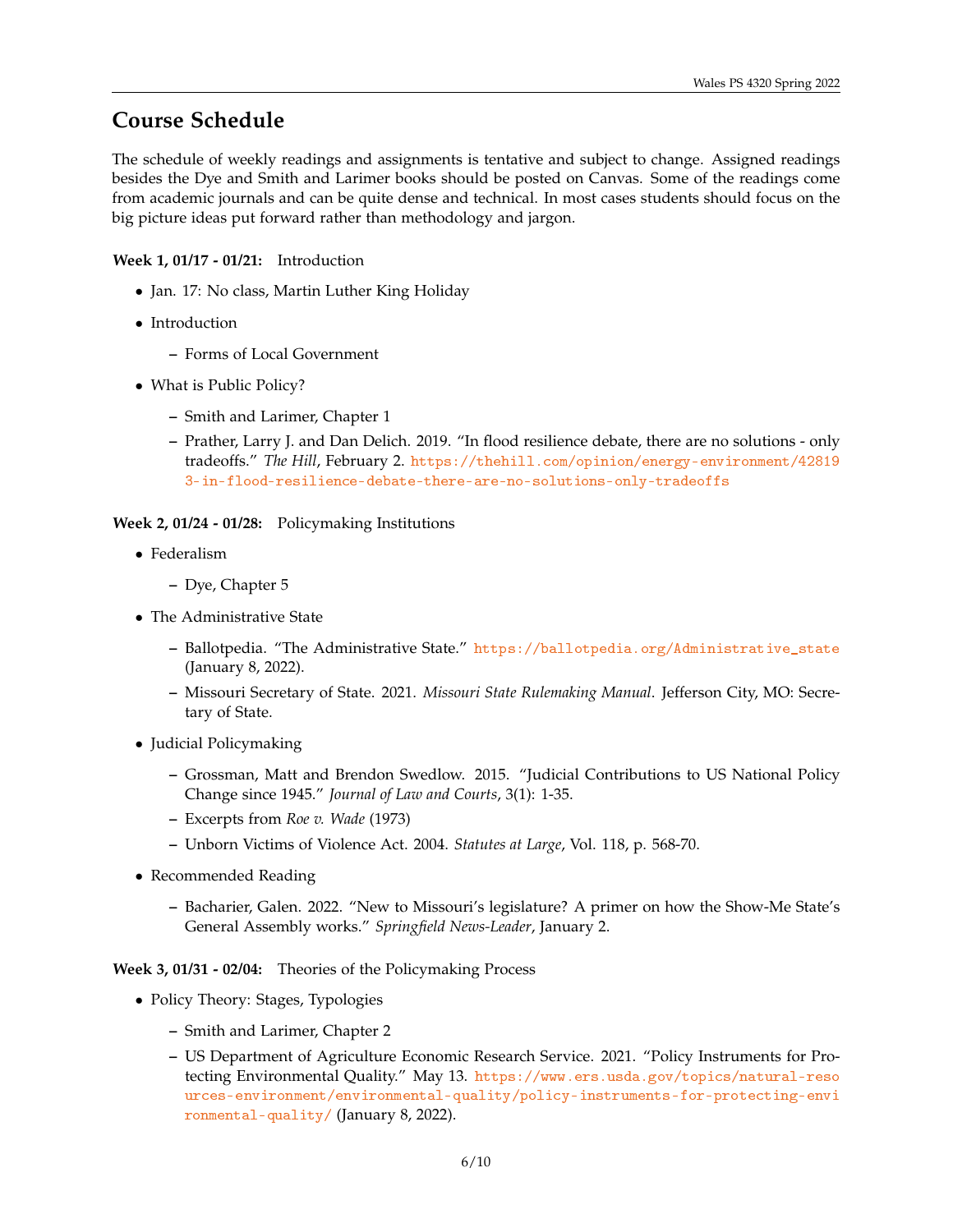- Policy Models
	- **–** Dye, Chapter 2
- **Feb. 2: Policymaking institutions assignment due**

**Week 4, 02/07 - 02/11:** Theories of the Policymaking Process

- Policy Theory: Incrementalism, Public Choice, Institutionalism
	- **–** Smith and Larimer, Chapter 3
- Policy Processes: Policy Subsystems, Advocacy Coalition Framework
	- **–** Smith and Larimer, Chapter 5

#### **Week 5, 02/14 - 02/18:** Policy Processes

- Policy Processes: Punctuated Equilibrium, Garbage Cans and Policy Windows
	- **–** Smith and Larimer, Chapter 5
- Policy Design
	- **–** Smith and Larimer, Chapter 4
- **Feb. 16: Theory assignment due**

#### **Week 6, 02/21 - 02/25:** Policy Processes

- Decision Making
	- **–** Dye, Chapter 3
- News Media
	- **–** Russell, Annelise, Maraam Dwidar, and Bryan D. Jones. 2016. "The Mass Media and the Policy Process." *Oxford Research Encyclopedia of Politics*. Oxford: Oxford University Press.
- **February 25: Midterm Exam 1**

**Week 7, 02/28 - 03/04:** Policy Analysis

- Rationalist Approach
	- **–** Smith and Larimer, Chapter 6
	- **–** Centers for Disease Control and Prevention. 2013. *CDC's Policy Analytical Framework*. Atlanta: Centers for Disease Control and Prevention.
- Alternative Approaches
	- **–** Smith and Larimer, Chapter 6
- Recommended Reading
	- **–** Heclo, H. Hugh. 1972. "Policy Analysis." *British Journal of Political Science*, 2(1): 83-108.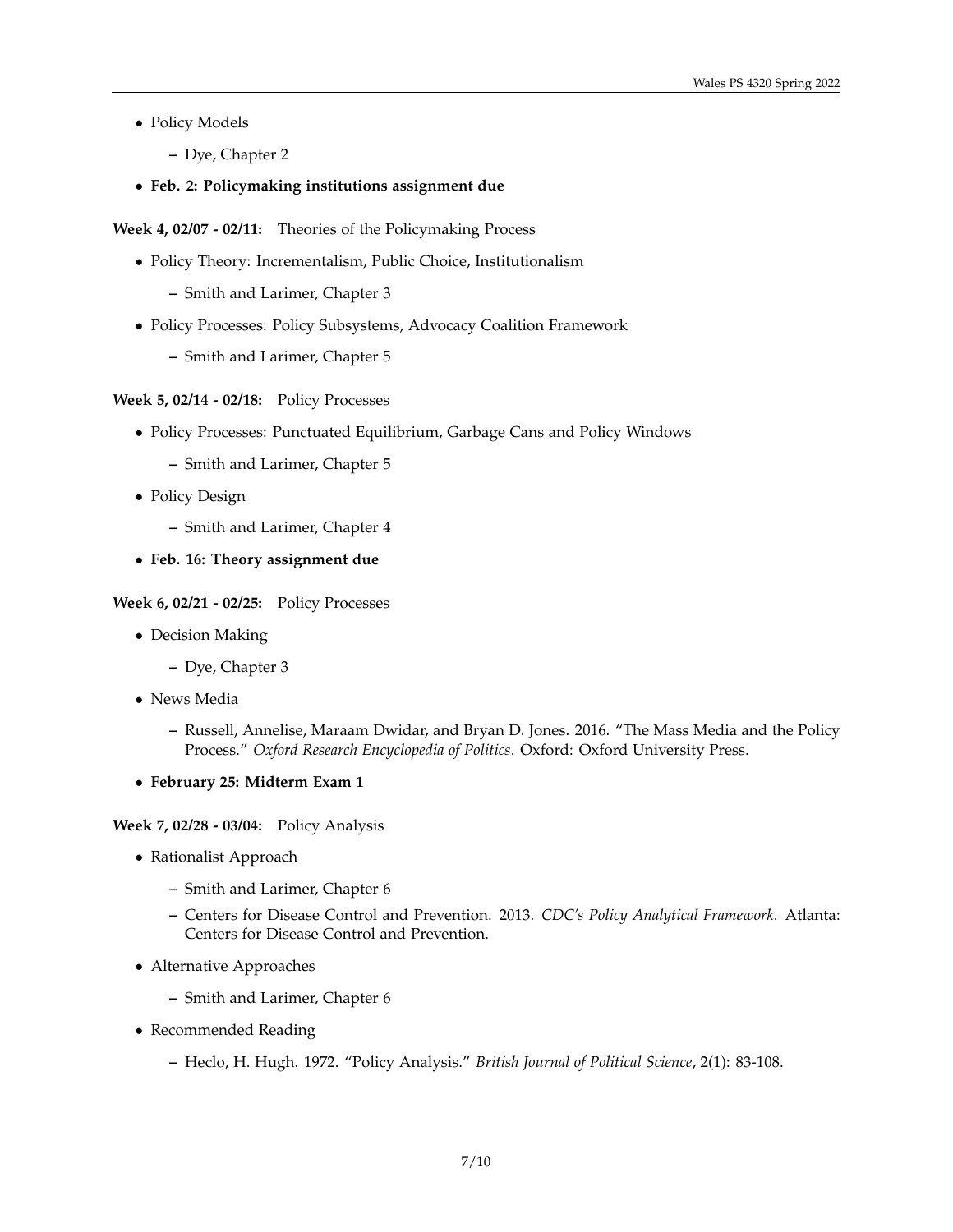**Week 8, 03/07 - 03/11:** Policy Analysis and Evaluation

- Analysis in Practice
	- **–** Crandall-Hollick, Margot L. 2018. *The American Opportunity Tax Credit: Overview, Analysis, and Policy Options*. Washington, DC: Congressional Research Service. CRS R42561.
	- **–** Hudston, Paul and W.J. Wouter Botzen. 2019. "Cost-benefit analysis of flood-zoning policies: A review of current practice." *WIRE's Water*, 6(6): 1-21.
	- **–** Miles, David K., Michael Stedman, and Adrian H. Heald. 2020. "'Stay at Home, Protect the National Health Service, Save Lives': A cost benefit analysis of the lockdown in the United Kingdom." *The International Journal of Clinical Practice*, 75(3): 1-14.
- Program Evaluation
	- **–** Dye, Chapter 4
- **March 9: Policy analysis assignment due**

#### **Week 9, 03/14 - 03/18:** Policy Evaluation

- Program Evaluation
	- **–** Smith and Larimer, Chapter 7
- Evaluation in Practice
	- **–** Mye, Sarah C. and Kathryn E. Moracco. 2015. "'Compassion, pleasantry, and hope': A process evaluation of a volunteer-based nonprofit." *Evaluation and Program Planning*, 50: 18-25.
	- **–** Wolf, Patrick J., Brian Kisida, Babette Gutmann, Michael Puma, Nada Eissa, and Lou Rizzo. 2013. "School Vouchers and Student Outcomes: Experimental Evidence from Washington, DC." *Journal of Policy Analysis and Management*, 32(2): 246-270.
	- **–** Baicker, Katherine, Sarah L. Tubman, Heidi L. Allen, Mira Bernstein, Jonathan H. Gruber, Joseph P. Newhouse, Eric C. Schneider, Bill J. Wright, Alan M. Zaslavsky, and Amy N. Finkelstein. 2013. "The Oregon Experiment - Effects of Medicaid on Clinical Outcomes." *The New England Journal of Medicine*, 368(18): 1713-1722.

**Week 10, 03/21 - 03/25:** Evaluation and Implementation

- Evaluation in Practice
	- **–** Jerrim, John, Lindsey Macmillan, John Micklewright, Mary Sawtell, and Meg Wiggins. 2016. *Chess in Schools: Evaluation report and executive summary*. Milbank, UK: Education Endowment Foundation.
	- **–** US Government Accountability Office. 2021. *Carbon Capture and Storage: Actions Needed to Improve DOE Management of Demonstration Projects*. Washington, DC: Government Accountability Office. GAO-22-105111.
- Policy Implementation
	- **–** Smith and Larimer, Chapter 8
	- **–** Pulzl, Helga and Oliver Treib. 2007. "Implementing Public Policy." In *Handbook of Public Policy Analysis: Theory, Politics, and Methods*, eds. Frank Fischer, Gerald J. Miller, and Mara S. Sidney. Boca Raton, FL: CRC Press.
- **March 23: Evaluation assignment due**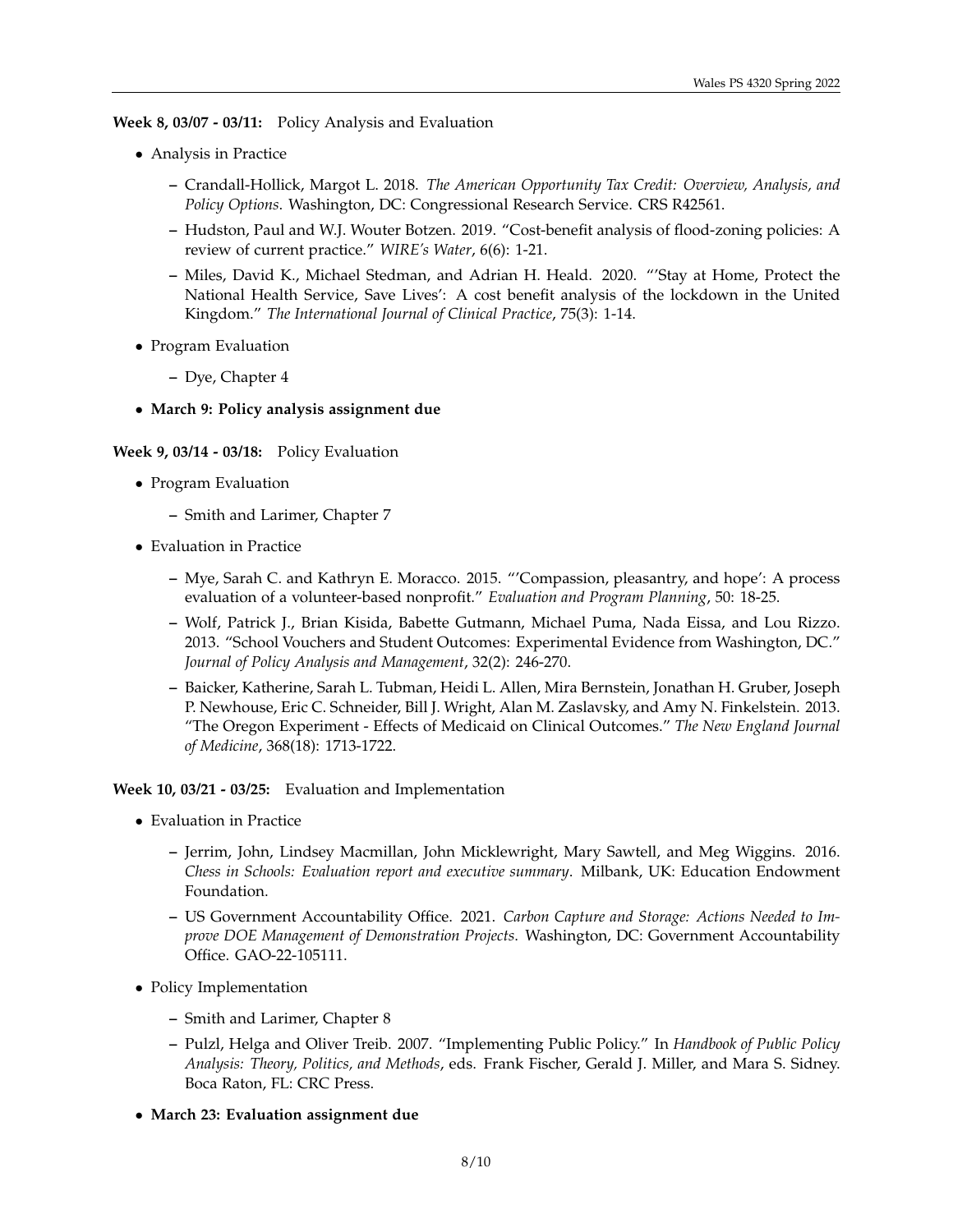**Week 11, 03/28 - 04/01:** Spring Break

• No classes

**Week 12, 04/04 - 04/08:** Policy Reform and Diffusion

- Policy Reform
	- **–** Porter, Keshia M. Pollack, Lainie Rutkow, and Emma E. Mcginty. 2018. "The Importance of Policy Change for Addressing Public Health Problems."
	- **–** Beam, David R., Timothy J. Conlan, and Margaret T. Wrightson. 1990. "Solving the Riddle of Tax Reform: Party Competition and the Politics of Ideas." *Political Science Quarterly*, 105(2): 193-217.
- Policy Diffusion
	- **–** Shipan, Charles R. and Craig Volden. 2012. "Policy Diffusion: Seven Lessons for Scholars and Practitioners." *Public Administration Review*, 72(6): 788-796.
	- **–** Volden, Craig. 2016. "Failures: Diffusion, Learning, and Policy Abandonment." *State Politics and Policy Quarterly*, 16(1): 44-77.
- **April 8: Midterm Exam 2**

**Week 13, 04/11 - 04/15:** Economic Policy

- Fiscal and Monetary Policy
	- **–** Dye, Chapter 10
	- **–** Bischoff, Ivo and Frederic Blaeschke. 2016. "Performance Budgeting: Incentives and Social Waste from Window Dressing." *Journal of Public Administration Research and Theory*, 26(2): 344- 358.
	- **–** Smialek, Jeanna. 2022. "Democrats Blast Corporate Profits as Inflation Surges." *The New York Times*, January 3. [https://www.nytimes.com/2022/01/03/business/economy/inflation-de](https://www.nytimes.com/2022/01/03/business/economy/inflation-democrats-corporations.html) [mocrats-corporations.html](https://www.nytimes.com/2022/01/03/business/economy/inflation-democrats-corporations.html)
	- **–** Tsapelas, Elias. 2021. *Missouri's Budget: A Primer*. St. Louis: Show-Me Institute.
- Tax Policy
	- **–** Dye, Chapter 11
- Recommended Reading
	- **–** Amadeo, Kimberly. 2021. "What is the Federal Reserve?" *The Balance*. [https://www.thebalan](https://www.thebalance.com/the-federal-reserve-system-and-its-function-3306001) [ce.com/the-federal-reserve-system-and-its-function-3306001](https://www.thebalance.com/the-federal-reserve-system-and-its-function-3306001)
- **April 13: Memo topic due**

#### **Week 14, 04/18 - 04/22:** Economic Policy and Criminal Justice

- Tax Policy
	- **–** Dye, chapter 11
	- **–** Oates, Wallace E. and Robert M. Schwab. 2004. "What should local governments tax: income or property?" In *City Taxes, City Spending*, Amy Ellen Schwartz, ed. Northampton, MA: Edward Elgar Publishing, Inc.